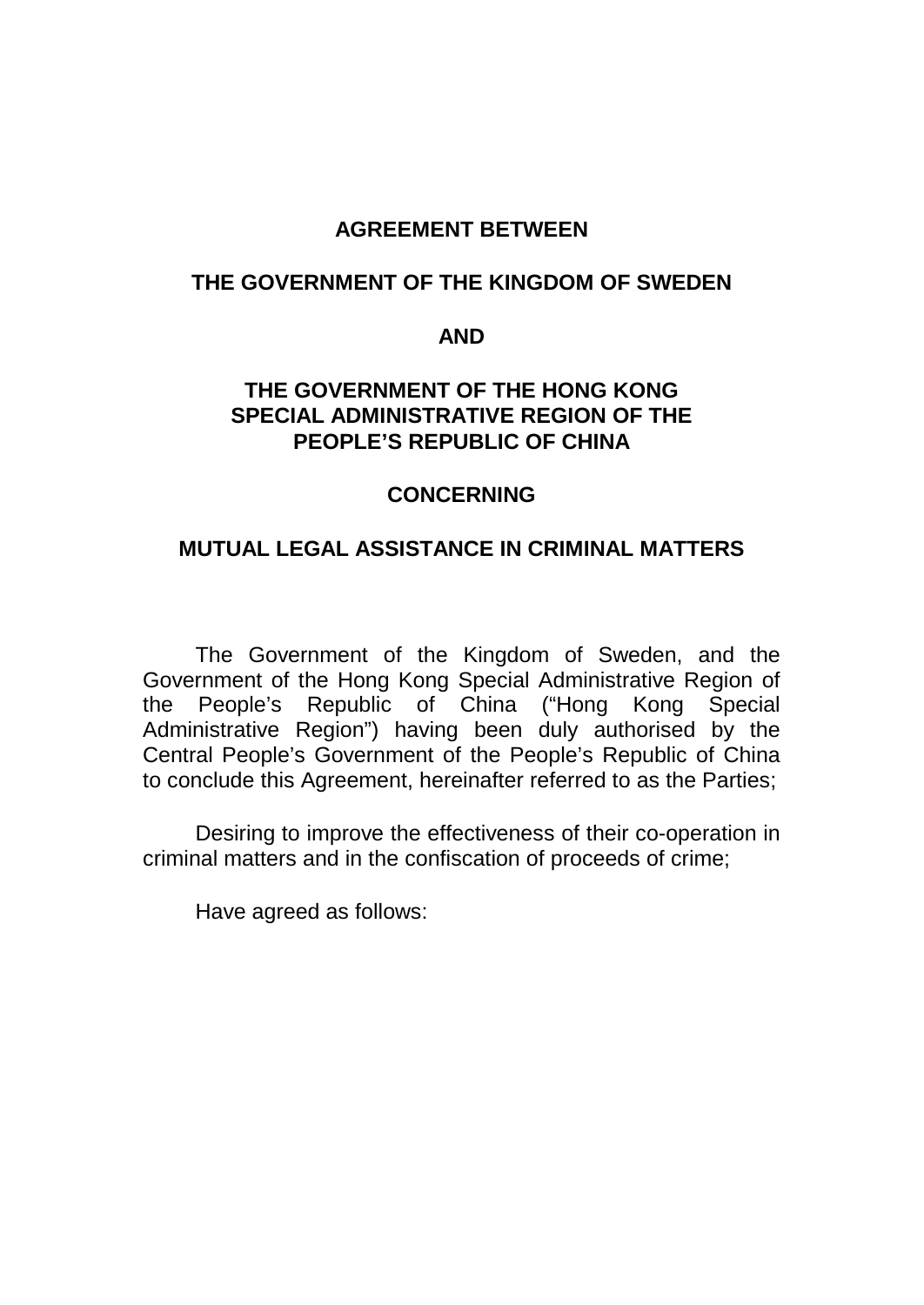### SCOPE OF ASSISTANCE

(1) The Parties shall provide each other, in accordance with the provisions of this Agreement, the widest measure of mutual assistance in the investigation and prosecution of criminal offences and in proceedings related to criminal matters.

- (2) Assistance shall include:
	- (a) identifying and locating persons;
	- (b) service of documents;
	- (c) taking the testimony or statements of persons;
	- (d) executing requests for search and seizure;
	- (e) facilitating the personal appearance of persons to give testimony or to provide other assistance in the Requesting Party;
	- (f) effecting the temporary transfer of persons in custody to give testimony or to provide other assistance;
	- (g) providing information, documents, objects and records, and transfer of exhibits;
	- (h) tracing, restraining, forfeiting and confiscating the proceeds of crime and instrumentalities of criminal activities;
	- (i) restitution of property; and
	- (j) other assistance consistent with the objects of this Agreement which is not inconsistent with the law of the Requested Party.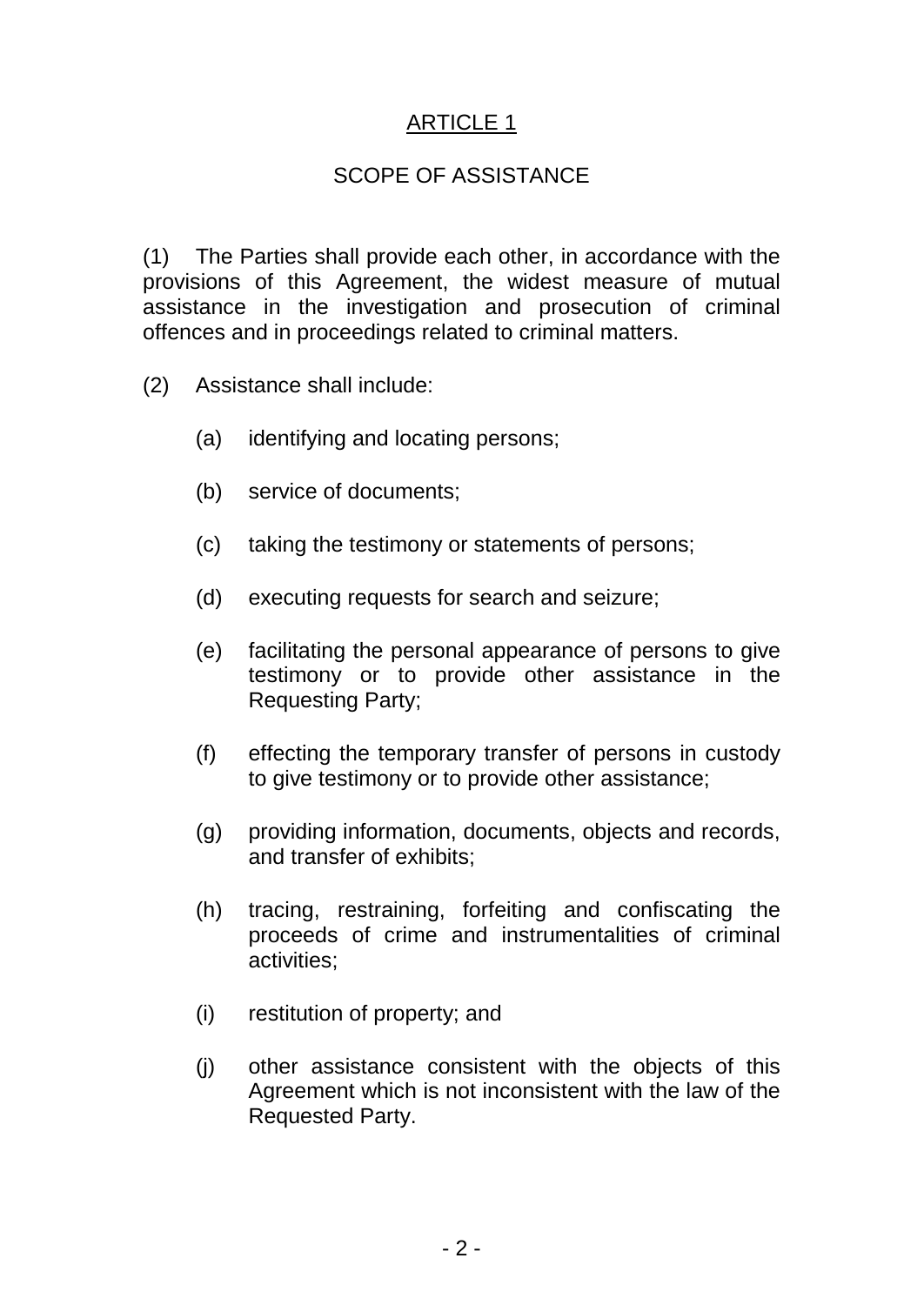(3) Assistance under this Agreement shall include assistance in connection with offences against a law relating to taxes, duties or customs control, but not in connection with non-criminal investigations or proceedings relating thereto.

(4) This Agreement is intended solely for mutual assistance between the Parties. The provisions of the Agreement shall not give rise to any right on the part of any private person to obtain, suppress or exclude any evidence or to impede the execution of a request.

# ARTICLE 2

# CENTRAL AUTHORITY

(1) The Central Authorities of the Parties shall process requests for mutual legal assistance in accordance with the provisions of this Agreement.

(2) The Central Authority for the Kingdom of Sweden is the Ministry of Justice. The Central Authority for the Hong Kong Special Administrative Region is the Secretary for Justice or his duly authorised officer. Either Party may change its Central Authority in which case it shall notify the other of the change in writing.

(3) Requests for mutual legal assistance shall be made directly between the Central Authorities on behalf of authorities that by law are responsible for investigations, prosecutions or proceedings relating to criminal matters. For Sweden, these authorities are courts, public prosecutors and the Enforcement Authority. For the Hong Kong Special Administrative Region these authorities are the Department of Justice, the Hong Kong Police Force, the Immigration Department, the Customs and Excise Department, the Independent Commission Against Corruption and the Securities and Futures Commission.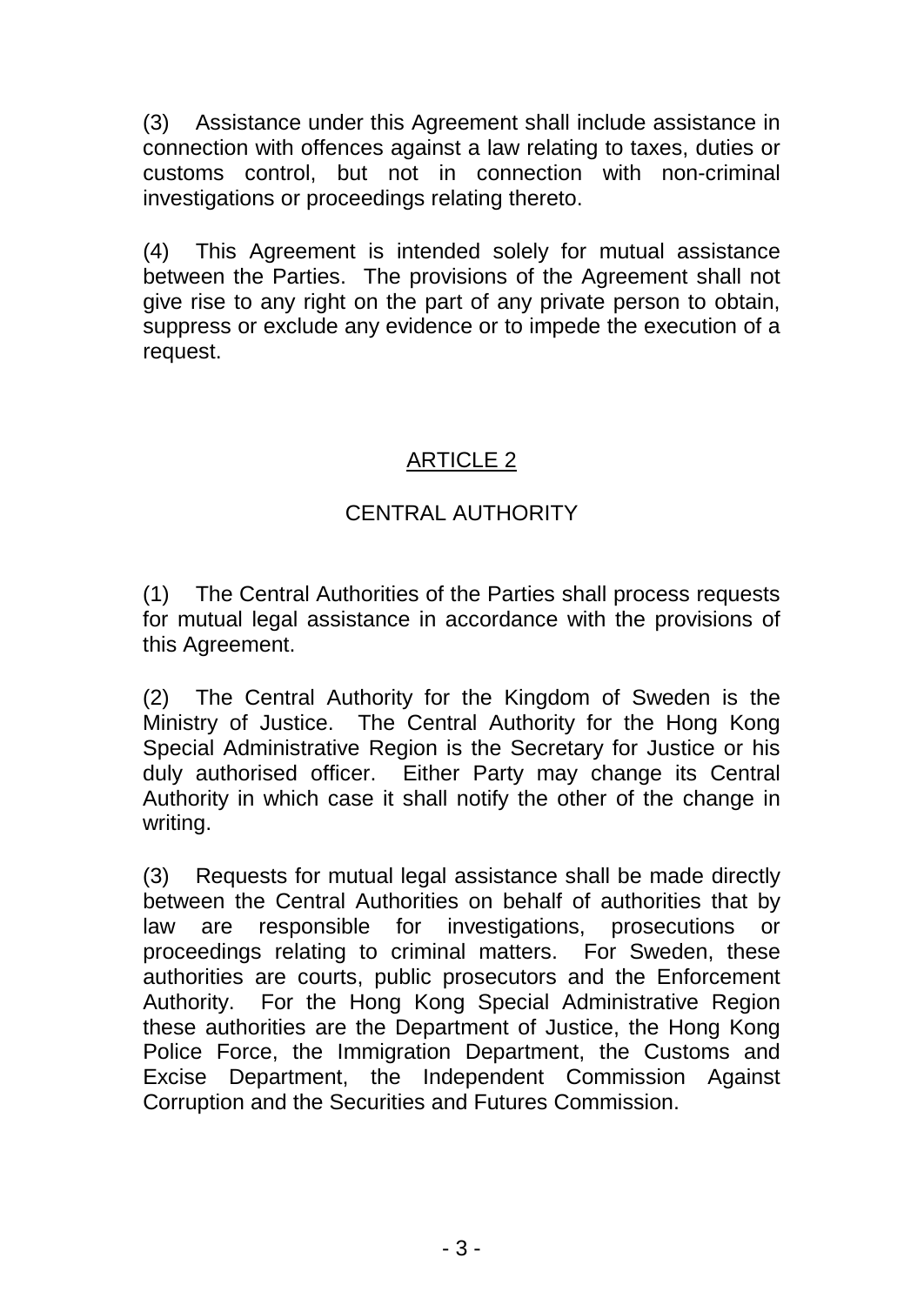#### OTHER ASSISTANCE

The Parties may provide assistance pursuant to other agreements, arrangements or practices that are applicable to the Parties.

### ARTICLE 4

#### GROUNDS FOR REFUSAL

(1) The Requested Party may and, if required by its law, shall refuse assistance if:

- (a) the Requested Party being the Government of the Hong Kong Special Administrative Region, the execution of the request would impair:
	- (i) the sovereignty, security or public order of the People's Republic of China; or
	- (ii) the essential interests of the Hong Kong Special Administrative Region;
- (b) the Requested Party being the Government of the Kingdom of Sweden, the execution of the request would impair the sovereignty, security, public order, general principles of national law or other essential interests of the Kingdom of Sweden;
- (c) the request for assistance relates to an offence of a political character;
- (d) the request for assistance relates to an offence under military law which is not also an offence under ordinary criminal law of the Requested Party;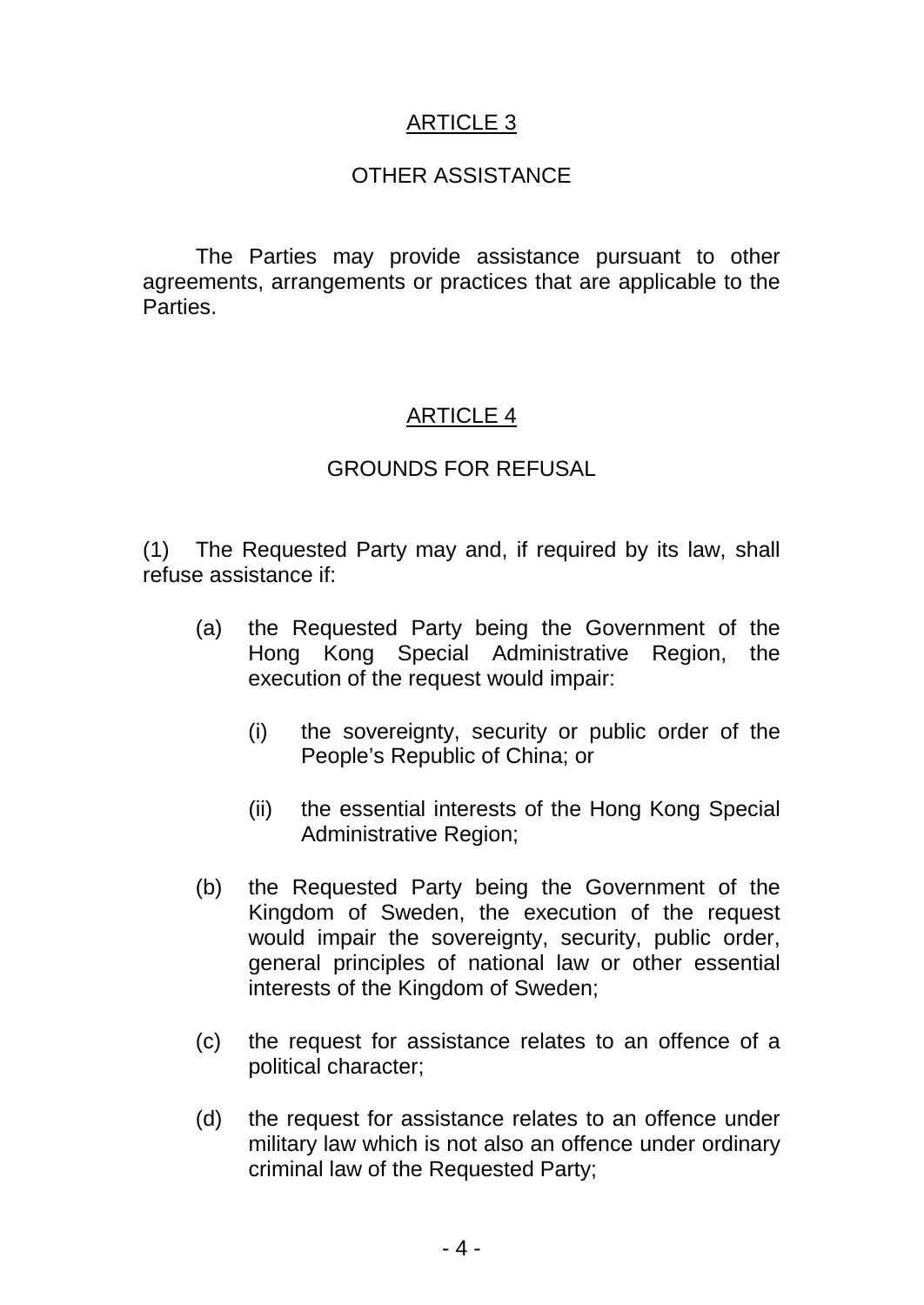- (e) there are substantial grounds for believing that the request for assistance has been made for the purpose of prosecuting a person on account of that person's race, sex, religion, nationality, ethnic origin or political opinions or that that person's position may be prejudiced for any of those reasons;
- (f) the request for assistance relates to the prosecution of a person for an offence in respect of which the person has been convicted, acquitted or pardoned in the Requested Party or a decision on waiver of prosecution concerning the act has been issued or for which the person could no longer be prosecuted by reason of lapse of time if the offence had been committed within the jurisdiction of the Requested Party; or
- (g) the acts or omissions alleged to constitute the offence would not, if they had taken place within the jurisdiction of the Requested Party, have constituted an offence.

(2) For the purposes of paragraph  $(1)(q)$ , for offences relating to taxes, duties or customs control, it shall be immaterial that the law of the Requested Party does not impose the same kind of tax, duty or customs control or does not contain a tax, duty or customs regulation of the same kind as the law of the Requesting Party.

(3) The Requested Party may refuse assistance if the Requesting Party cannot comply with any conditions in relation to confidentiality or limitation as to the use of information or evidence provided.

### ARTICLE 5

#### REQUESTS

(1) Requests shall be made in writing or, where appropriate, through electronic means that are capable of leaving a written record.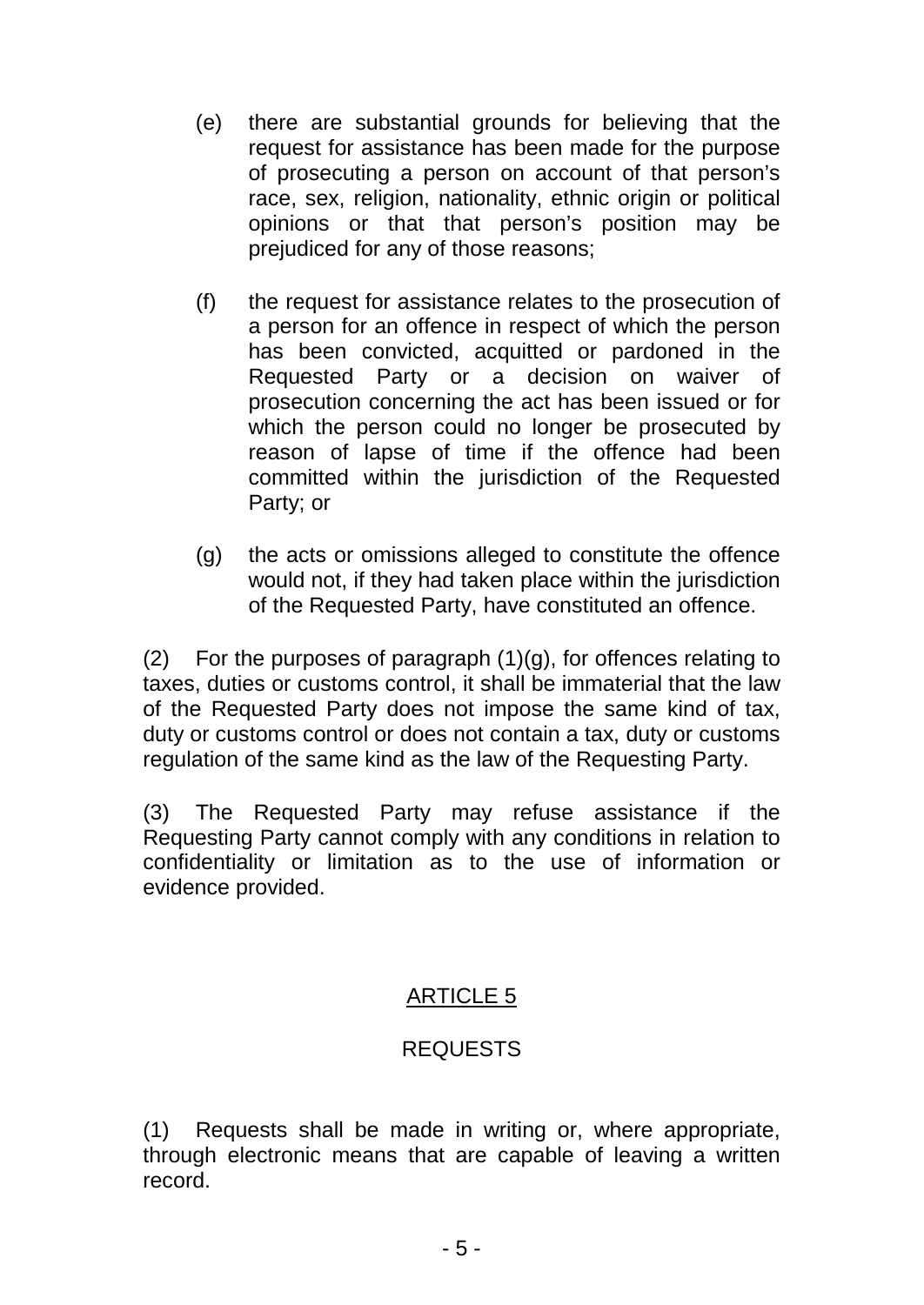- (2) Requests for assistance shall include:
	- (a) the name of the authority conducting the investigation, prosecution, or proceeding to which the request relates;
	- (b) a description of the subject matter and nature of the investigation, prosecution, or proceeding, including a statement of the facts and laws applicable to the specific criminal offences that relate to the matter;
	- (c) a description of the evidence, information, or other assistance sought; and
	- (d) a statement of the purpose for which the evidence, information, or other assistance is sought and its connection to the facts.

(3) To the extent necessary and possible, a request shall also include:

- (a) information on the identity and suspected location of a person to be located;
- (b) information on the identity and location of a person to be served, that person's relationship to the proceedings, and the manner in which service is to be made;
- (c) information on the identity and location of any person from whom evidence is sought;
- (d) a precise description of the place or person to be searched and of the items to be seized;
- (e) a description of the testimony sought, which may include a list of questions to be asked of a witness;
- (f) a description of the manner in which any testimony or statement is to be taken and recorded;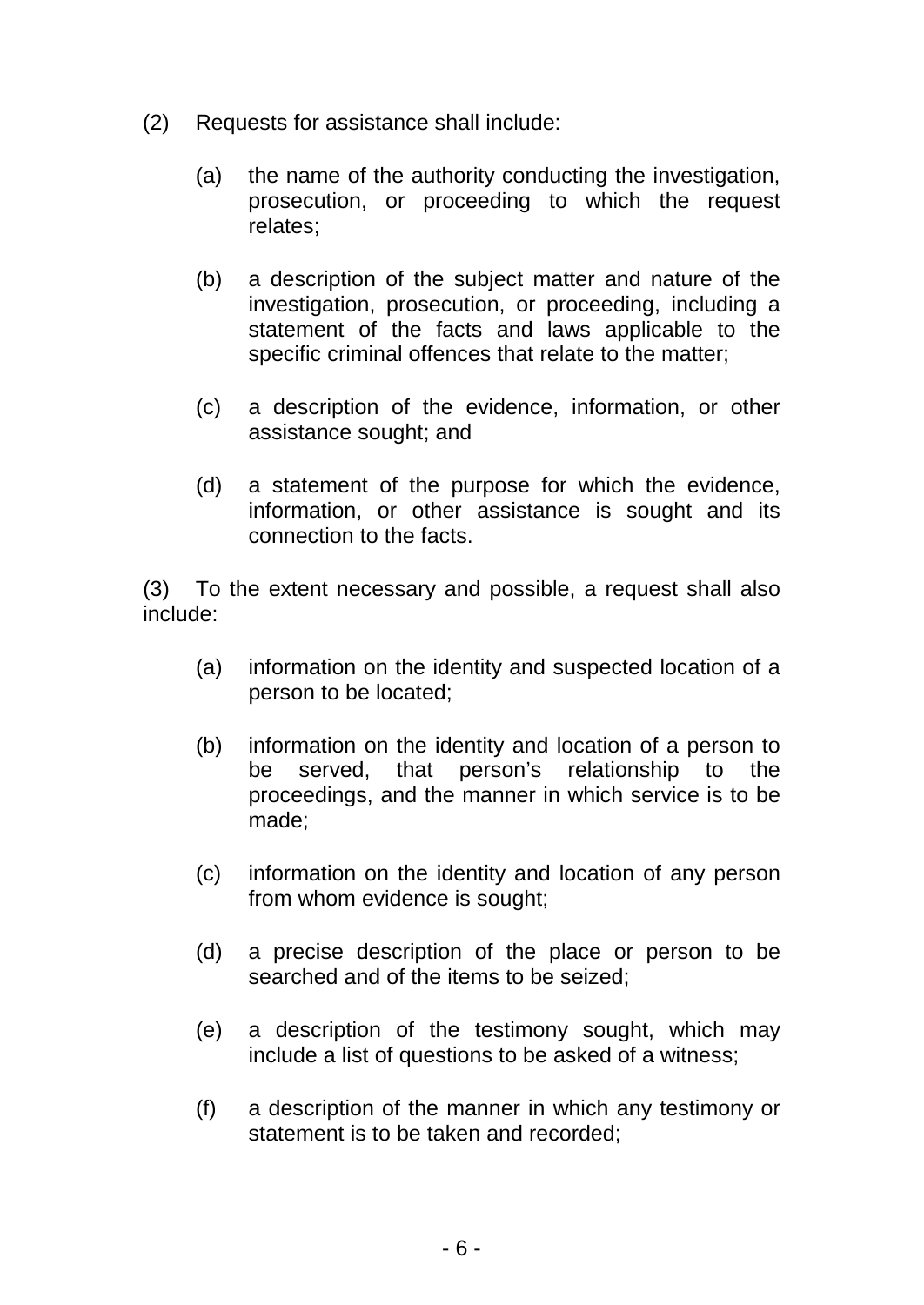- (g) a description of any particular procedure to be followed in executing the request;
- (h) any requirements for confidentiality and the reasons therefor;
- (i) information as to the allowances and expenses to which a person asked to appear in the territory of the Requesting Party will be entitled; and
- (j) any other information that may be brought to the attention of the Requested Party to facilitate its execution of the request.

(4) A request and all documents submitted in support of a request shall be in, or accompanied by a translation into, an official language of the Requested Party unless agreed otherwise.

# ARTICLE 6

# EXECUTION OF REQUESTS

(1) The Central Authority of the Requested Party shall promptly execute the request or arrange for its execution through its competent authorities.

(2) A request shall be executed in accordance with the law of the Requested Party and the provisions of this Agreement and, to the extent not prohibited by the law of the Requested Party, in accordance with the directions stated in the request so far as practicable.

(3) The Requested Party shall promptly inform the Requesting Party of any circumstances which are likely to cause a significant delay in responding to the request.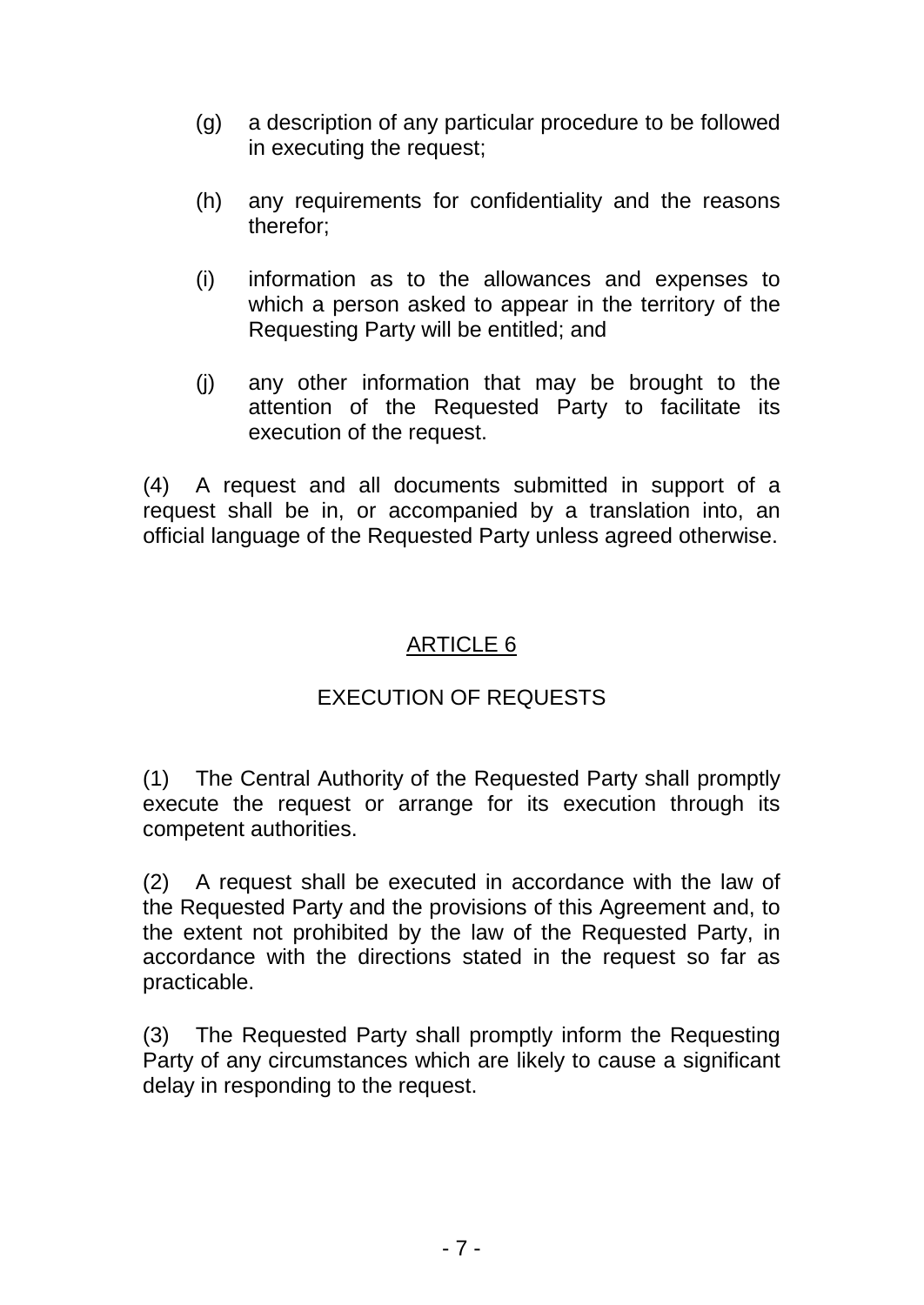(4) The Requested Party may postpone assistance if the execution of the request would interfere with an ongoing investigation or prosecution in the Requested Party.

(5) Before refusing or postponing assistance, the Requested Party shall promptly inform the Requesting Party of the reasons for considering refusal or postponement and consult with that Party to determine whether assistance may be given subject to such terms and conditions as the Requested Party deems necessary.

(6) The Requested Party shall inform the Requesting Party in writing of a decision to refuse assistance and the reasons therefor.

### ARTICLE 7

#### REPRESENTATION AND EXPENSES

(1) The Requested Party shall make all necessary arrangements for the representation of the Requesting Party in any proceeding arising out of a request for assistance and shall otherwise represent the interests of the Requesting Party.

(2) The Requested Party shall meet the cost of fulfilling the request for assistance except that the Requesting Party shall bear:

- (a) fees of counsel retained at the request of the Requesting Party;
- (b) fees of experts;
- (c) expenses of translation;
- (d) travel expenses and allowances of persons who travel between the Requesting and Requested Parties; and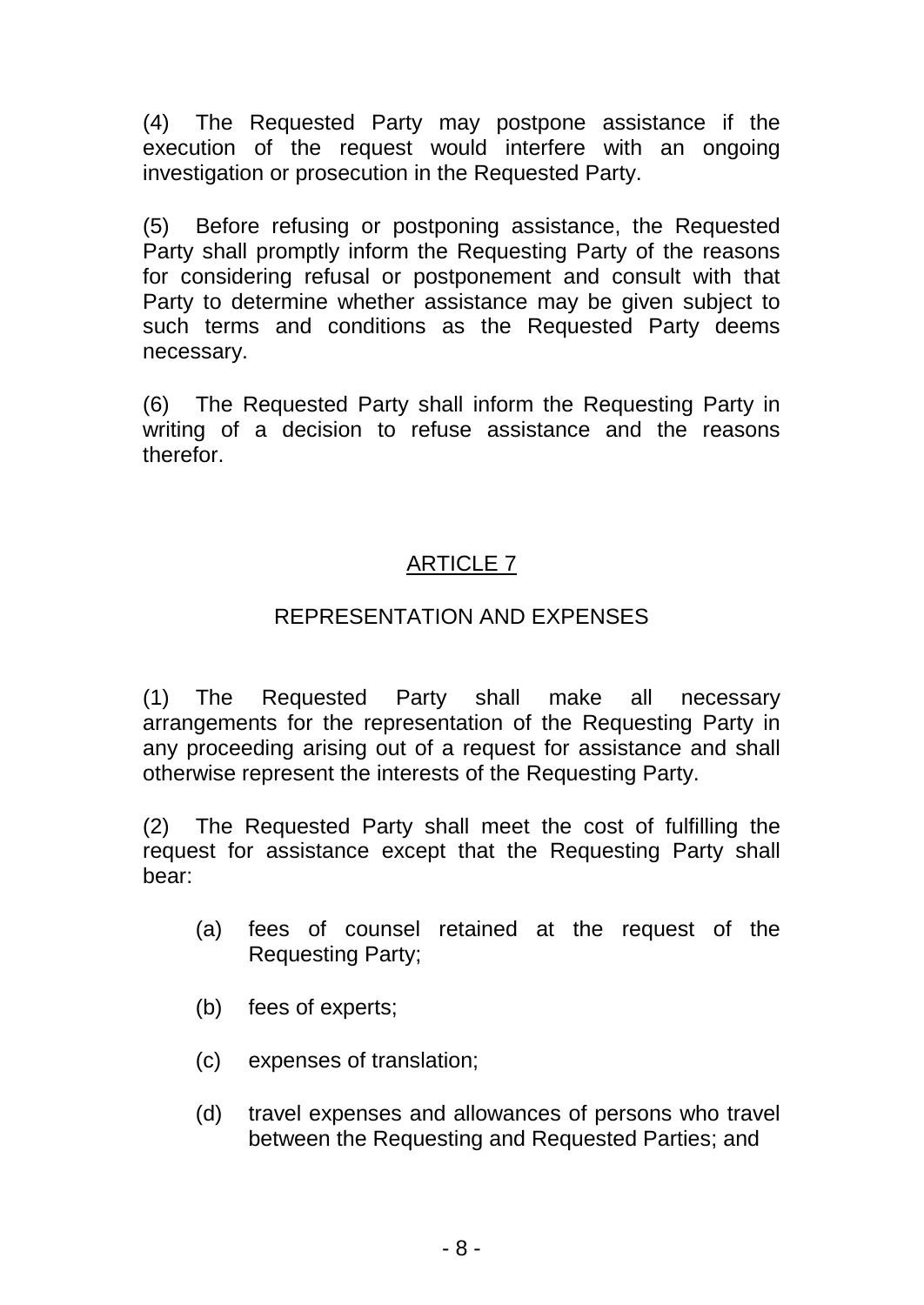(e) the cost in setting up a video conference in the Requested Party under Article 10, including the cost of establishing the videolink, costs related to the servicing of the videolink in the Requested Party, the remuneration of interpreters provided by it and allowances to witnesses and experts and their travelling expenses in the Requested Party.

(3) If during the execution of the request it becomes apparent that expenses of a substantial or extraordinary nature are required to fulfil the request, the Parties shall consult to determine the terms and conditions under which the execution of the request may continue.

### ARTICLE 8

### CONFIDENTIALITY AND LIMITATIONS ON USE

(1) The Requested Party, to the extent permitted by its law and if so requested, shall keep the request for assistance, the contents of a request and its supporting documents, and the fact of granting of such assistance, confidential, except to the extent that disclosure is necessary to execute a request. If the request cannot be executed without breaching the requested confidentiality, the Requested Party shall so inform the Requesting Party which shall then determine whether the request should nevertheless be executed.

(2) The Requesting Party, to the extent permitted by its law and if so requested, shall keep confidential evidence and information provided by the Requested Party, including documents, objects or records, except to the extent that disclosure is necessary for the investigation, prosecution or proceeding described in the request.

(3) The Requesting Party shall not use information or evidence furnished, including documents, objects or records, for purposes other than those stated in the request without the prior consent of the Requested Party.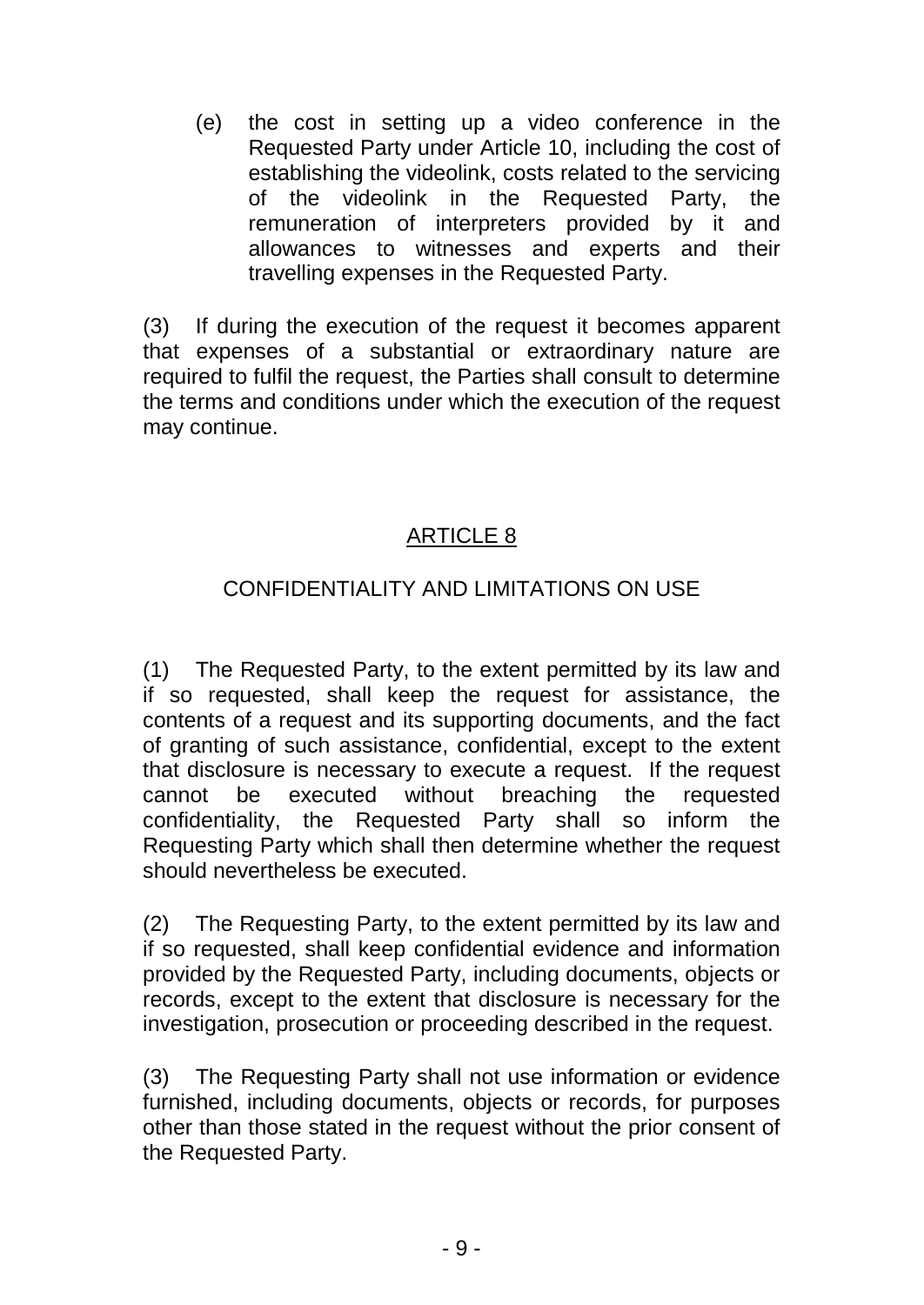#### OBTAINING OF TESTIMONY AND EVIDENCE IN THE REQUESTED PARTY

(1) Where a request is made that testimony or evidence be taken for the purpose of an investigation, prosecution or proceeding in relation to a criminal matter in the jurisdiction of the Requesting Party, the Requested Party shall arrange to have such testimony or evidence taken.

(2) For the purposes of this Agreement, the giving or taking of evidence shall include the production of documents, objects, records or other material.

(3) Where testimony or evidence is to be taken, pursuant to a request for assistance under this Article, the person to whom the investigation, prosecution or proceeding in the Requesting Party relates, the person who is to give testimony or evidence and representatives of the Requesting Party may, subject to the law of the Requested Party, appear or have legal representation or both for the purpose of questioning the person giving the testimony or evidence.

(4) A person who is required to give testimony or evidence in the Requested Party pursuant to a request for assistance may decline to do so where either:

- (a) the law of the Requested Party would permit that person to decline to give testimony or evidence in similar circumstances in proceedings which originated in the Requested Party; or
- (b) the law of the Requesting Party would permit that person to decline to give testimony or evidence in such proceedings in the Requesting Party.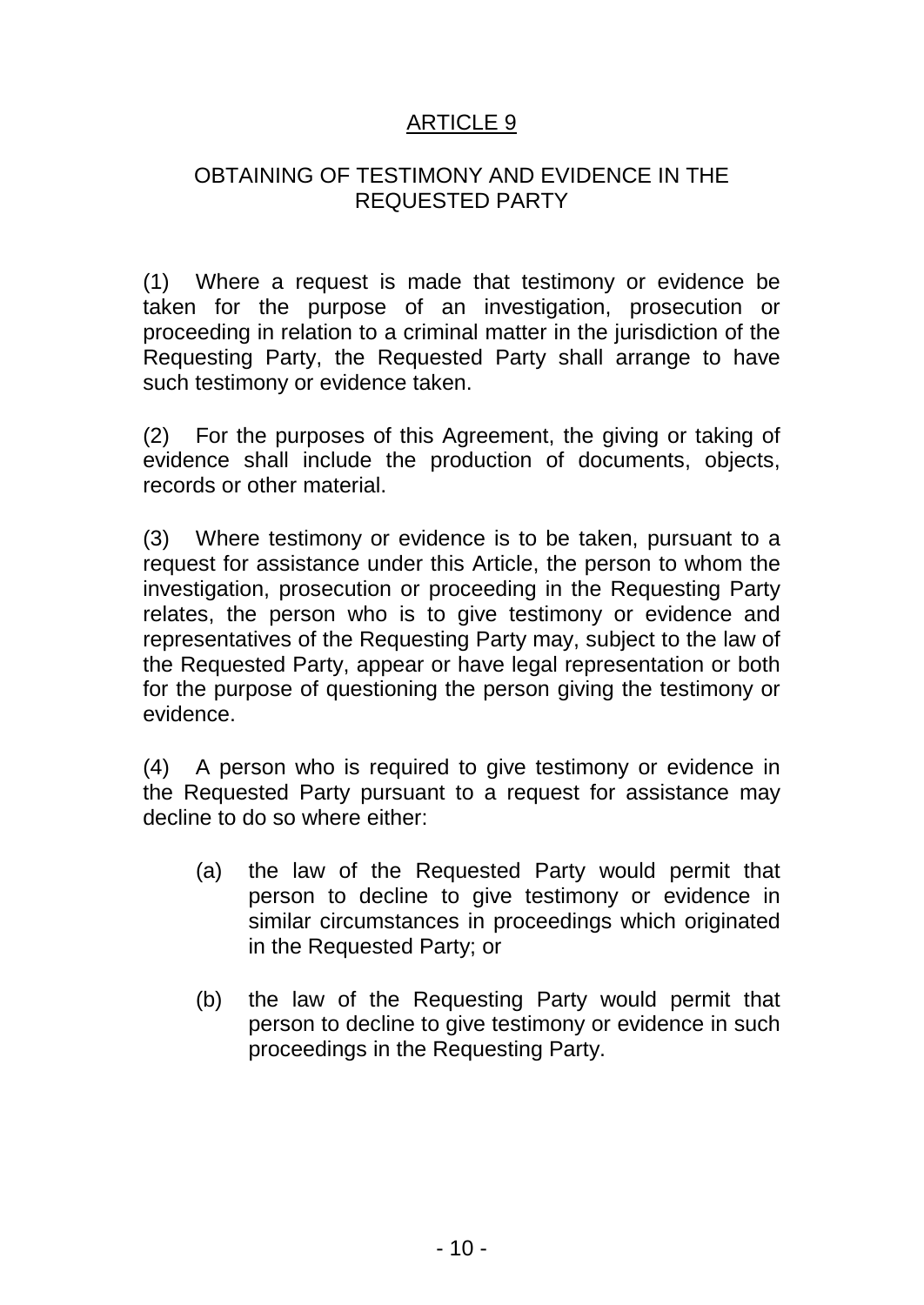(5) If any person claims that there is a right to decline to give testimony or evidence under the law of the Requesting Party, the Requested Party shall with respect thereto rely on a certificate of the Central Authority of the Requesting Party as evidence of the existence of that right.

### ARTICLE 10

#### VIDEO CONFERENCE

Where possible and consistent with their laws, the Parties may agree on a case by case basis that the taking of testimony takes place by means of video conference under specific conditions.

### ARTICLE 11

# SERVICE OF DOCUMENTS

(1) The Requested Party shall serve any document transmitted to it for the purpose of service.

(2) The Requesting Party shall transmit a request for the service of a document that requires a response in the Requesting Party within a reasonable time before the time-limit of the scheduled response.

(3) A request for the service of document requiring a person to appear in the territory of the Requesting Party shall have been received by the Requested Party at least 30 days before the scheduled appearance.

(4) The Requested Party shall give proof of service: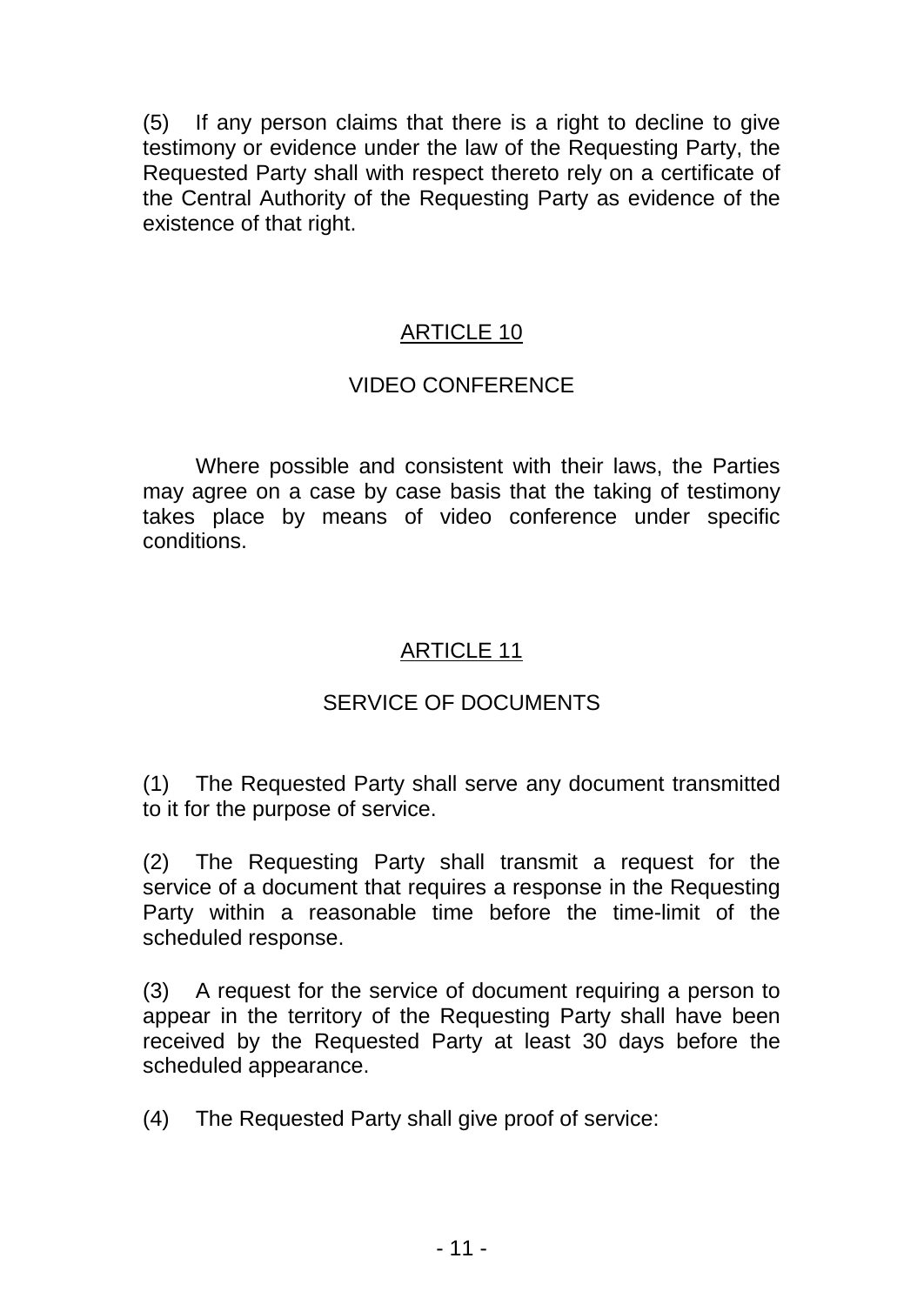- (a) by means of a receipt dated and signed by the person served; or
- (b) by means of a declaration made by the Requested Party consistent with its domestic law that service has been effected and stating the form and date of such service.

(5) A person who fails to answer a summons to appear in the territory of the Requesting Party pursuant to this Article shall not thereby be liable to any penalty or coercive measure pursuant to the law of either Party.

### ARTICLE 12

### PUBLICLY AVAILABLE AND OFFICIAL DOCUMENTS

(1) Subject to its law, the Requested Party shall, upon request, provide copies of publicly available documents.

(2) The Requested Party may, to the extent permitted by its law, provide copies of any official document, record or information in the possession of a government department or agency, but not publicly available, to the same extent and under the same conditions as such document, record or information would be available to its own law enforcement and judicial authorities.

### ARTICLE 13

### **CERTIFICATION**

Evidence, documents, transcripts, records, statements or other material which are to be transmitted to the Requesting Party shall only be certified if the Requesting Party so requests.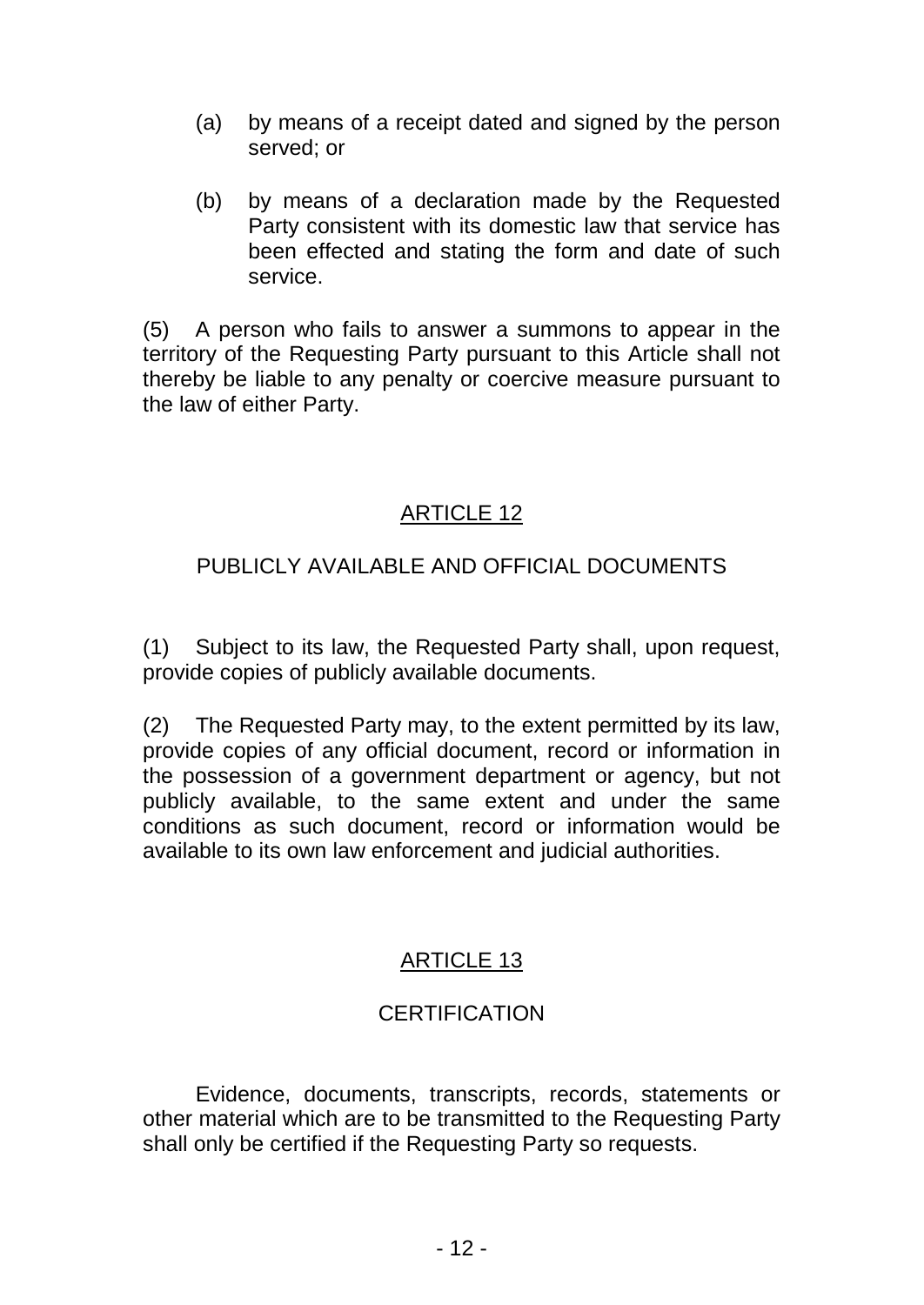#### TRANSFER OF PERSONS IN CUSTODY

(1) A person in custody in the Requested Party whose presence is required in the territory of the Requesting Party for the purpose of providing testimony or statements or identification or providing such assistance as permitted by the law of the Requested Party shall, if the Requested Party consents, be temporarily transferred from the Requested Party to the territory of the Requesting Party for that purpose provided that the assistance is not for the investigation or determination of any criminal liability of that person. While the person is required to be held in custody under the law of the Requested Party, the Requesting Party shall guarantee the maintenance in custody of the person. The Requesting Party shall also guarantee the person's subsequent return as soon as his or her presence is no longer required, but no later than the time specified by the Requested Party.

- (2) Transfer may be refused if:
	- (a) the person concerned does not consent;
	- (b) the person's presence is required for an investigation or proceeding pending in the Requested Party; or
	- (c) there are other overriding grounds against transfer.

(3) Where a person in custody who is transferred, becomes entitled under the law of the Requested Party to be released from custody whilst he or she is in the territory of the Requesting Party, the Requested Party shall inform the Requesting Party which shall ensure the person's release and thereafter treat the person as a person referred to in Article 15.

(4) The person transferred shall receive credit for service of the sentence imposed in the Requested Party for time served in the custody of the Requesting Party.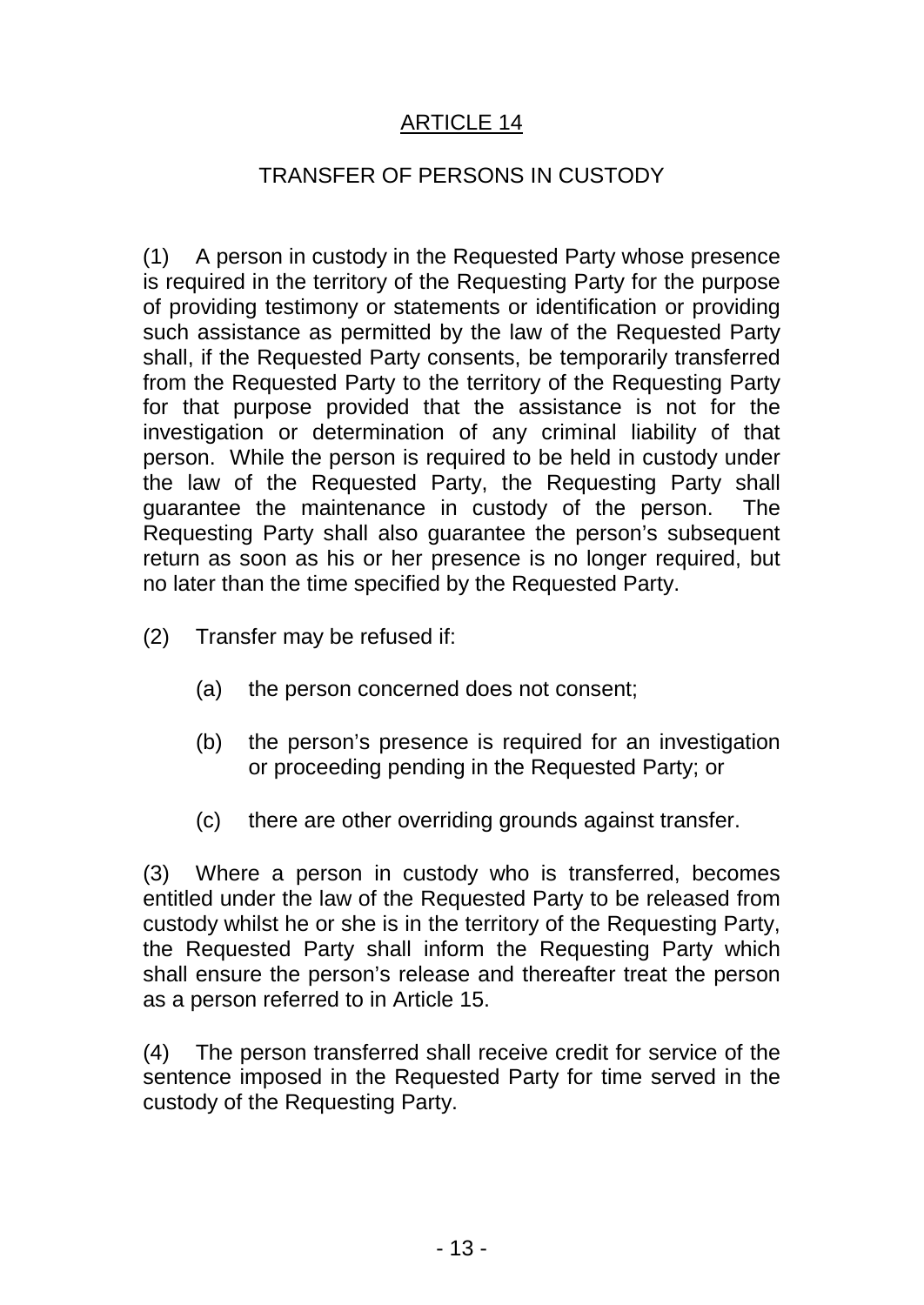(5) A person who does not consent to be transferred shall not by reason thereof be liable to any penalty or coercive measure pursuant to the law of either Party.

### ARTICLE 15

# APPEARANCE IN THE REQUESTING PARTY

(1) The Requesting Party may request the assistance of the Requested Party in inviting a person to appear in the territory of the Requesting Party to provide assistance pursuant to this Agreement.

(2) The Requested Party shall, upon receipt of such a request, invite the person to appear in the territory of the Requesting Party and seek that person's concurrence thereto.

(3) A person who does not consent to appear in the territory of the Requesting Party shall not by reason thereof be liable to any penalty or coercive measure pursuant to the law of either Party.

# ARTICLE 16

### SAFE CONDUCT

(1) A person in custody who is transferred to the Requesting Party pursuant to Article 14 or a person who provides assistance pursuant to Article 15 shall not be prosecuted, detained, or subject to any other restrictions in his or her personal liberty in the Requesting Party by reason of an act, omission or judgment that relates to the time prior to his or her departure from the Requested Party, except the maintenance in custody of the person as guaranteed under Article 14(1).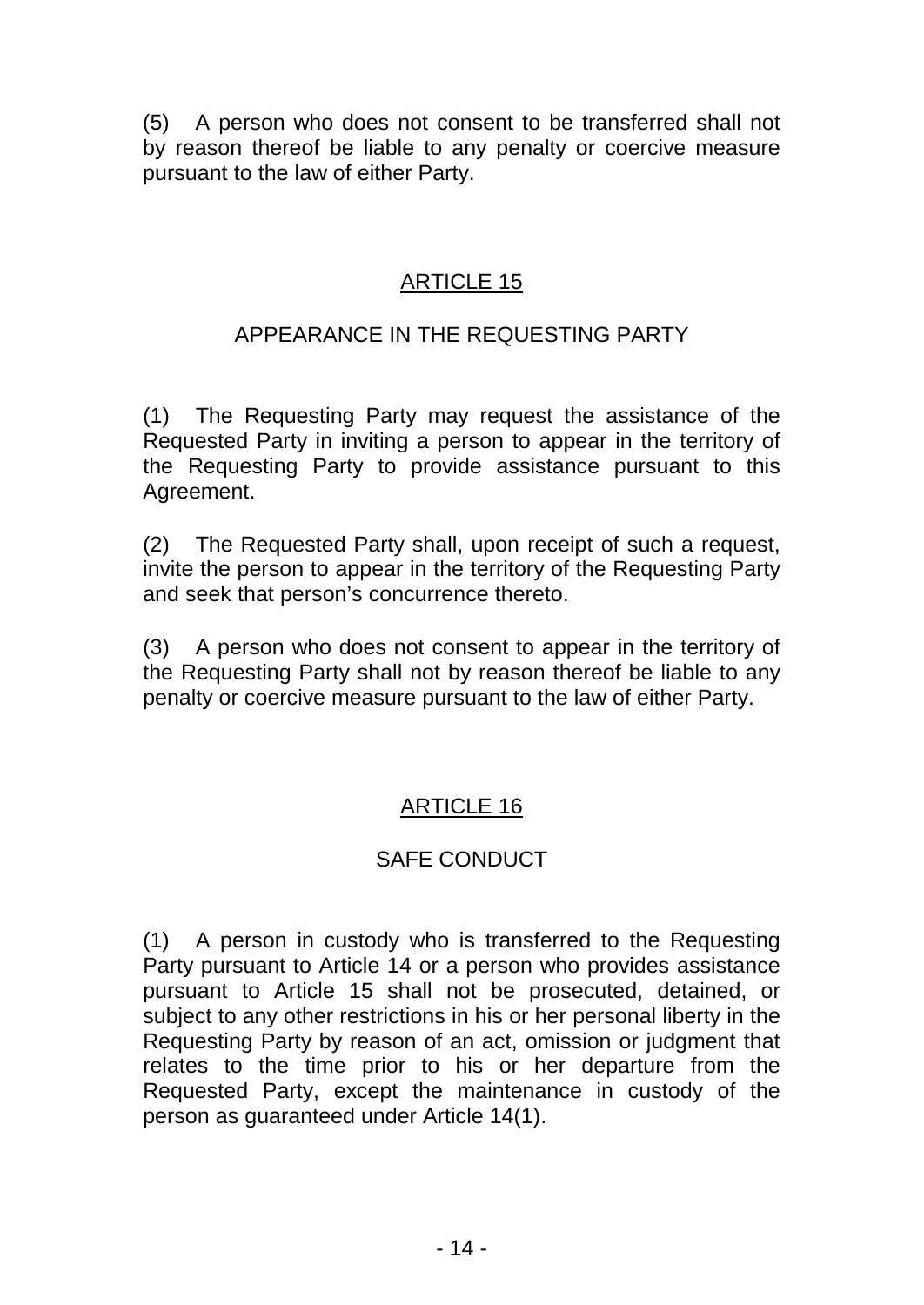(2) Paragraph (1) shall not apply if the person, not being a person in custody transferred under Article 14, and being free to leave, has not left the Requesting Party within a period of 15 days after being notified that his or her presence is no longer required, or having left the Requesting Party, has returned.

(3) A person in custody who is transferred to the Requesting Party pursuant to Article 14 or a person who provides assistance pursuant to Article 15 shall not be subject to prosecution based on his or her testimony, except for perjury.

(4) A person in custody who is transferred to the Requesting Party pursuant to Article 14 or a person who provides assistance pursuant to Article 15 shall not be required to provide assistance in any proceedings other than the proceedings to which the request relates.

# ARTICLE 17

## SEARCH AND SEIZURE

(1) The Requested Party shall, insofar as its law permits, carry out requests for search, seizure and delivery of any material that the Requesting Party considers relevant to an investigation, prosecution or proceeding in relation to a criminal matter.

(2) The Requested Party shall provide such information as may be required by the Requesting Party concerning the result of any search, the place of seizure, the circumstances of seizure, and the subsequent custody of the material seized.

(3) The Requesting Party shall observe any conditions imposed by the Requested Party in relation to any seized material which is delivered to the Requesting Party.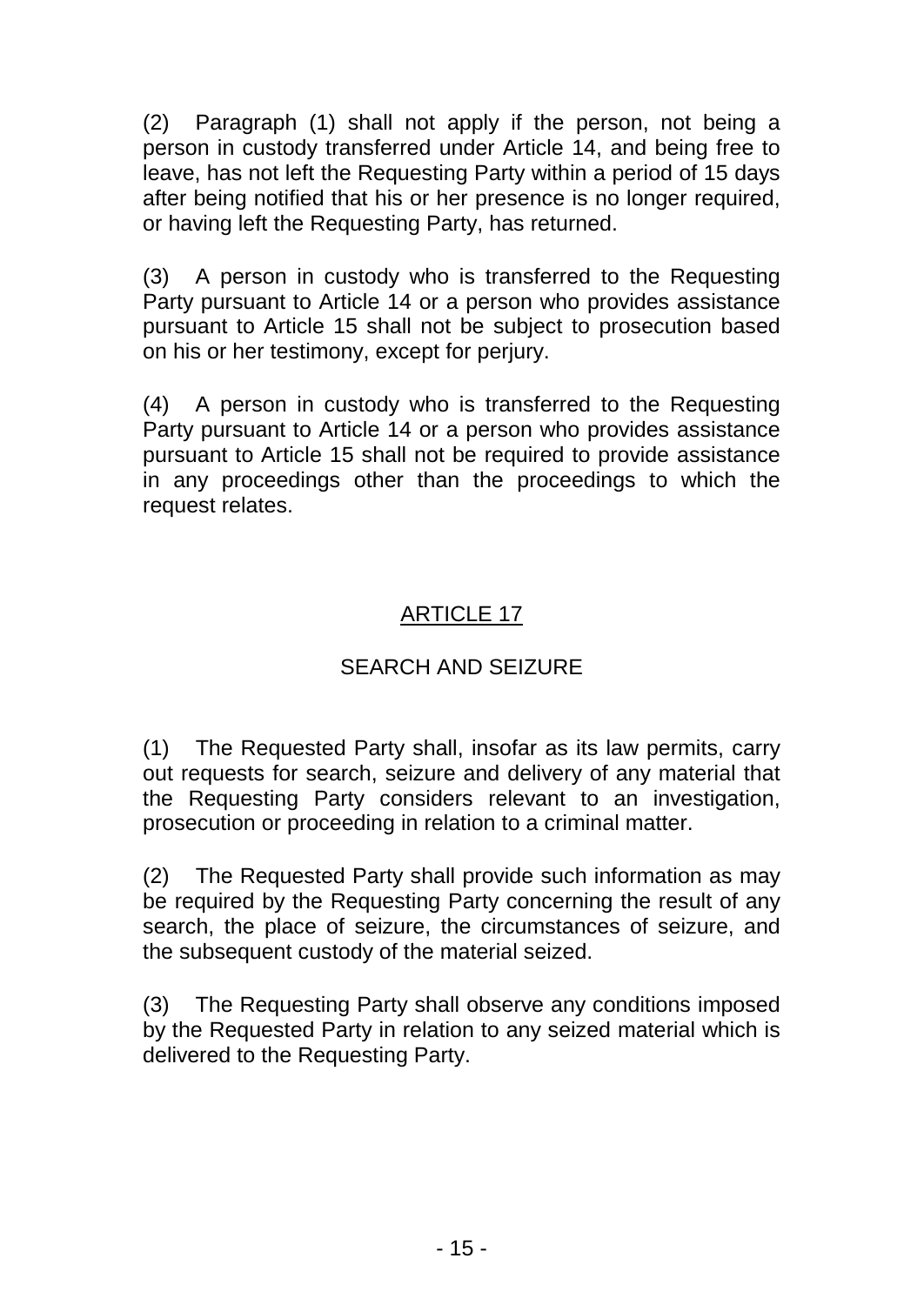#### PROCEEDS OF CRIME

(1) The Requested Party shall, upon request, endeavour to ascertain whether any proceeds of a crime are located within its jurisdiction and shall notify the Requesting Party of the result of its inquiries. In making the request, the Requesting Party shall notify the Requested Party of the basis of its belief that such proceeds may be located in its jurisdiction.

(2) Where, pursuant to paragraph (1), suspected proceeds of crime are found the Requested Party shall, upon request, take such measures as are permitted by its law to prevent any dealing in, transfer or disposal of, those suspected proceeds of crime, pending a final determination in respect of those proceeds by a court of the Requesting Party.

(3) Where a request is made for assistance in securing the confiscation of proceeds, such request shall be executed pursuant to the law of the Requested Party.

(4) Proceeds confiscated pursuant to this Agreement shall be retained by the Requested Party unless otherwise agreed upon between the Parties.

(5) For the purposes of this Agreement, "proceeds of crime" includes:

- (a) property which represents the value of property and other benefits derived from the commission of an offence;
- (b) property derived or realized directly or indirectly from the commission of an offence; and
- (c) property used or intended to be used in connection with an offence or the value of such property.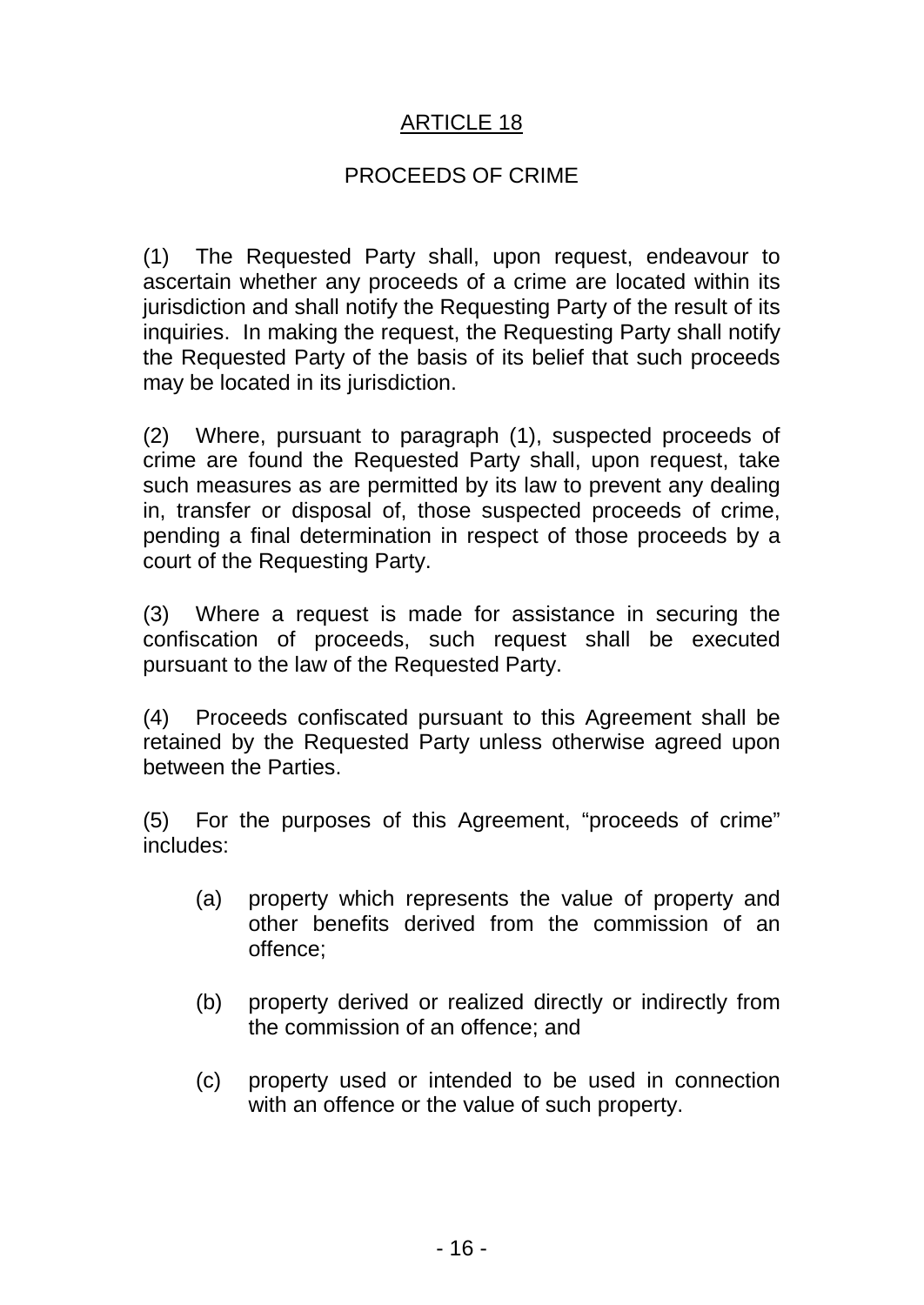#### SETTLEMENT OF DISPUTES

Any dispute arising out of the interpretation, application or implementation of this Agreement shall be resolved through negotiation at diplomatic level if the Central Authorities are themselves unable to reach agreement.

### ARTICLE 20

#### ENTRY INTO FORCE AND TERMINATION

(1) This Agreement shall enter into force 30 days after the date on which the Parties have notified each other in writing that their respective requirements for the entry into force of the Agreement have been complied with.

(2) Each of the Parties may terminate this Agreement at any time by giving written notice to the other. In that event this Agreement shall cease to have effect on receipt of that notice. Requests for assistance which have been received prior to termination of this Agreement shall nevertheless be processed in accordance with the terms of the Agreement as if the Agreement were still in force.